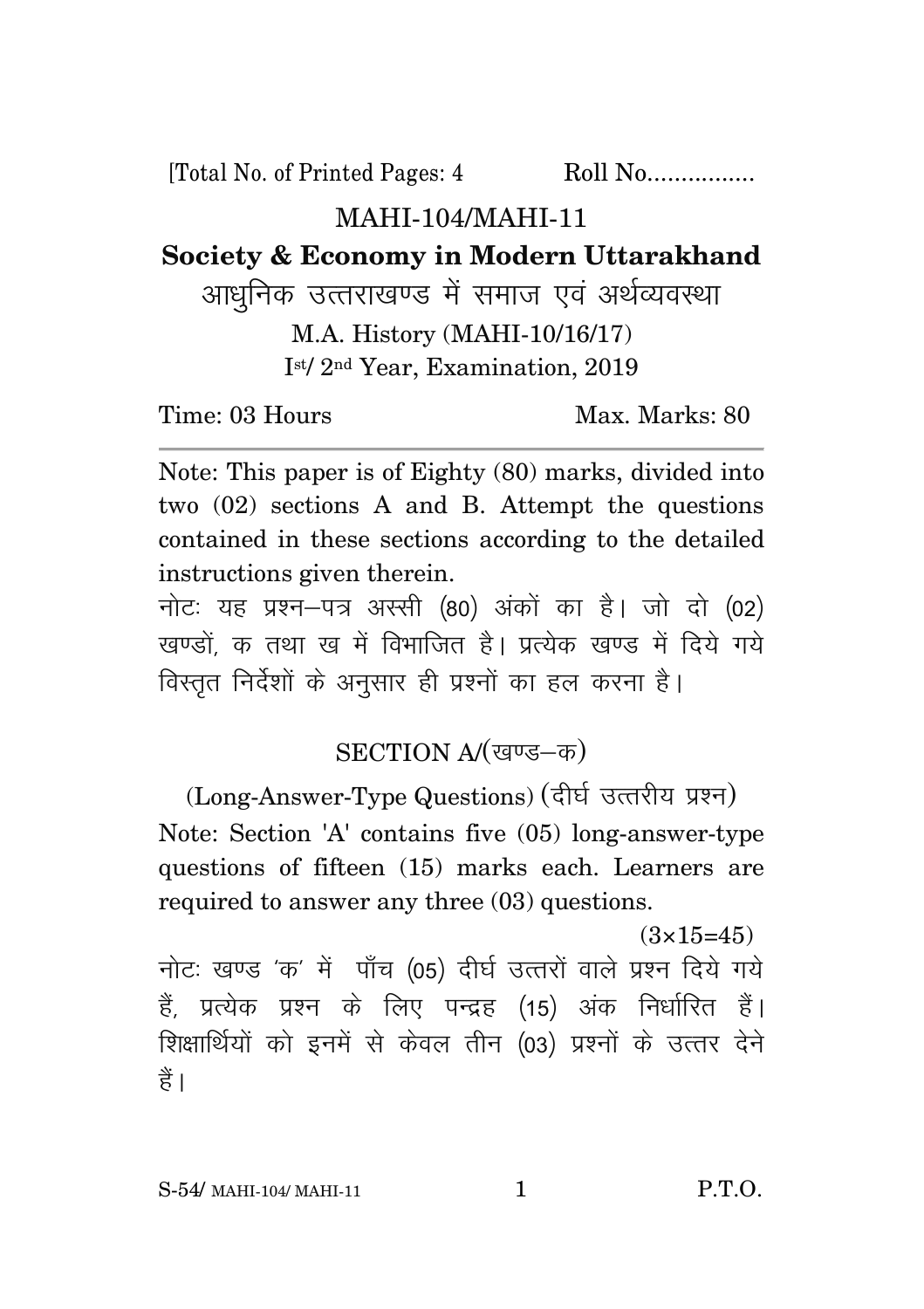- 1. Discuss the marriage procedure of different communities of Uttarakhand. उत्तराखण्ड में विभिन्न समुदायों के विवाह रीति पर चर्चा कीजिए।
- 2. Discuss the religious life of Uttarakhand. उत्तराखण्ड के धार्मिक जीवन पर चर्चा कीजिए।
- 3. Shed light on the literature of Uttarakhand. उत्तराखण्ड के साहित्य जगत पर प्रकाश डालिए।
- 4. Discuss the challenges of environment in Uttrakhand.

उत्तराखण्ड के पर्यावरण की चुनौतियों पर चर्चा कीजिए।

5. Discuss the industrial structure and industrial policy of Uttarakhand. उत्तराखण्ड की ओद्योगिक संरचना एवं ओद्योगिक नीति पर

चर्चा कीजिए।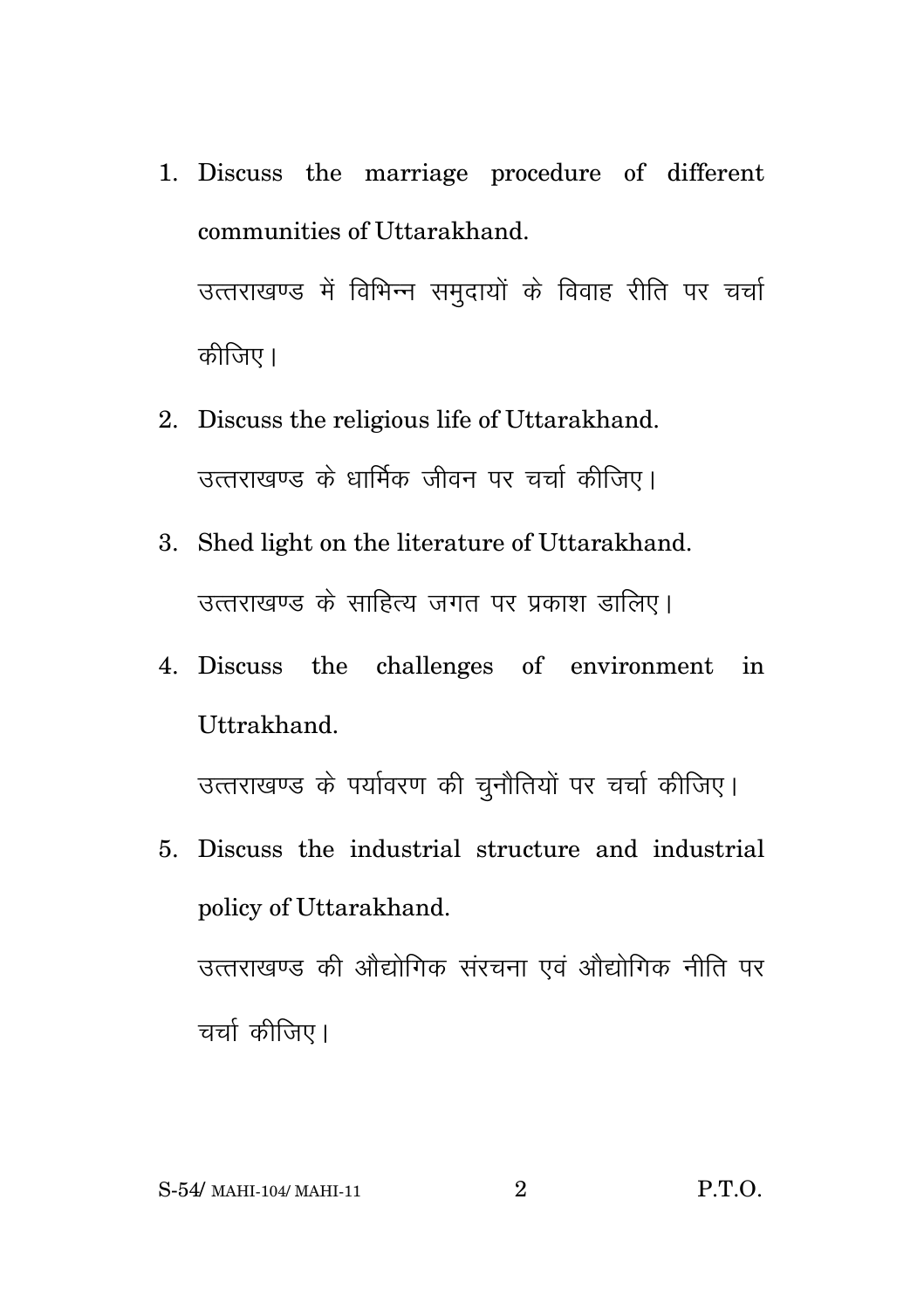## Section-B /(खण्ड-ख) (Short Answer Type Questions) (लघु उत्तरों वाले प्रश्न)

Note: Section 'B' contains eight (08) short-answer type questions of seven (07) marks each. Learners are required to answer any five (05) questions only.  $5 \times 7 = 35$ 

नोटः खण्ड 'ख' में आठ (08) लघु उत्तरों वाले प्रश्न दिए गये हैं. प्रत्येक प्रश्न के लिए सात (07) अंक निर्धारित हैं। शिक्षार्थियों को इनमें से केवल पाँच (05) प्रश्नों के उत्तर देने  $\frac{4}{5}$ 

Briefly discuss the following :

निम्नलिखित पर संक्षेप में चर्चा कीजिए:

- 1. Kinship in Uttarakhand. उत्तराखण्ड में नातेदारी।
- 2. Modernization in Uttrakhand. उत्तराखण्ड में आधुनिकीकरण।
- 3. Status of women in Uttarakhand. उत्तराखण्ड में रित्रयों की परिशति।